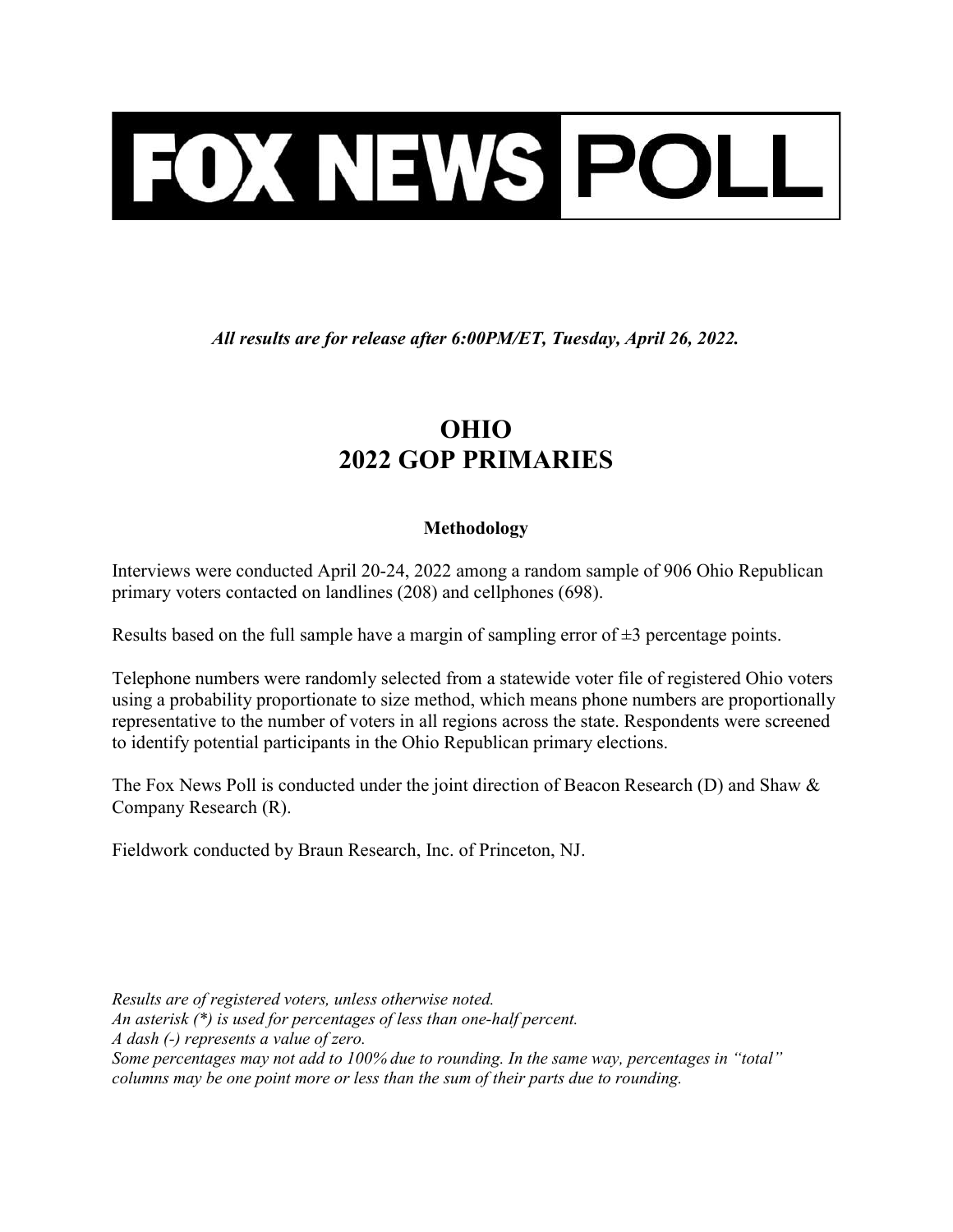1. How likely are you to vote in the May 3rd Ohio Republican primary election for governor and U.S. Senator -- will you definitely vote in the Republican primary, probably vote, probably not vote, or definitely not vote? If you have already voted, either early or by sending in a mail or absentee ballot, please just say so.

|              | (Already) | Definitely  | Probably    | Probably                 | Definitely (Don't        |                          |
|--------------|-----------|-------------|-------------|--------------------------|--------------------------|--------------------------|
|              | voted)    | <u>vote</u> | <u>vote</u> | not vote                 | not vote                 | know)                    |
| 20-24 Apr 22 | $4\%$     | 76.         | 20          | $\overline{\phantom{0}}$ | $\overline{\phantom{0}}$ | $\overline{\phantom{0}}$ |
| 2-6 Mar 22   | NA        |             |             | $\overline{\phantom{0}}$ | -                        |                          |

2. **IF ALREADY VOTED IN Q1:** When you cast your early or absentee ballot, did you vote in person or by mail?] [IF NOT ALREADY VOTED IN Q1: This year, will you vote early or on Election Day? [IF EARLY: Will you vote early in person, or by submitting a mail or absentee ballot?] [IF ELECTION DAY: Will you vote in person, or by submitting a mail or absentee ballot on Election Day?]]

|              |           |               | Election  | Election                     | (Don't)       |
|--------------|-----------|---------------|-----------|------------------------------|---------------|
|              | Early,    | Early, mail / | Day,      | Day, mail / $(Don't$ plan on |               |
|              | in person | absentee      | in person | absentee                     | know) voting) |
| 20-24 Apr 22 | 13%       |               | 74        |                              | $\sim$        |

3. How interested are you in the Republican primary election? Are you:

|                       | Extremely | <u>Very</u> | Somewhat | Not at all | (Don't know) |
|-----------------------|-----------|-------------|----------|------------|--------------|
| 20-24 Apr 22          | 41%       | 34          | 22       |            | *            |
| Q4 Dolan supporters   | 33%       | 40          | 23       | 4          |              |
| Q4 Gibbons supporters | 45%       | 43          | 11       |            |              |
| Q4 Mandel supporters  | 45%       | 30          | 22       |            |              |
| Q4 Vance supporters   | 57%       | 32          | 11       |            |              |
| 2-6 Mar 22            | 43%       | 31          | 21       | 4          |              |
| Q3 Gibbons supporters | 49%       | 31          | 17       |            |              |
| Q3 Mandel supporters  | 49%       | 32          | 16       |            |              |
| Q3 Vance supporters   | 48%       | 32          | 20       |            |              |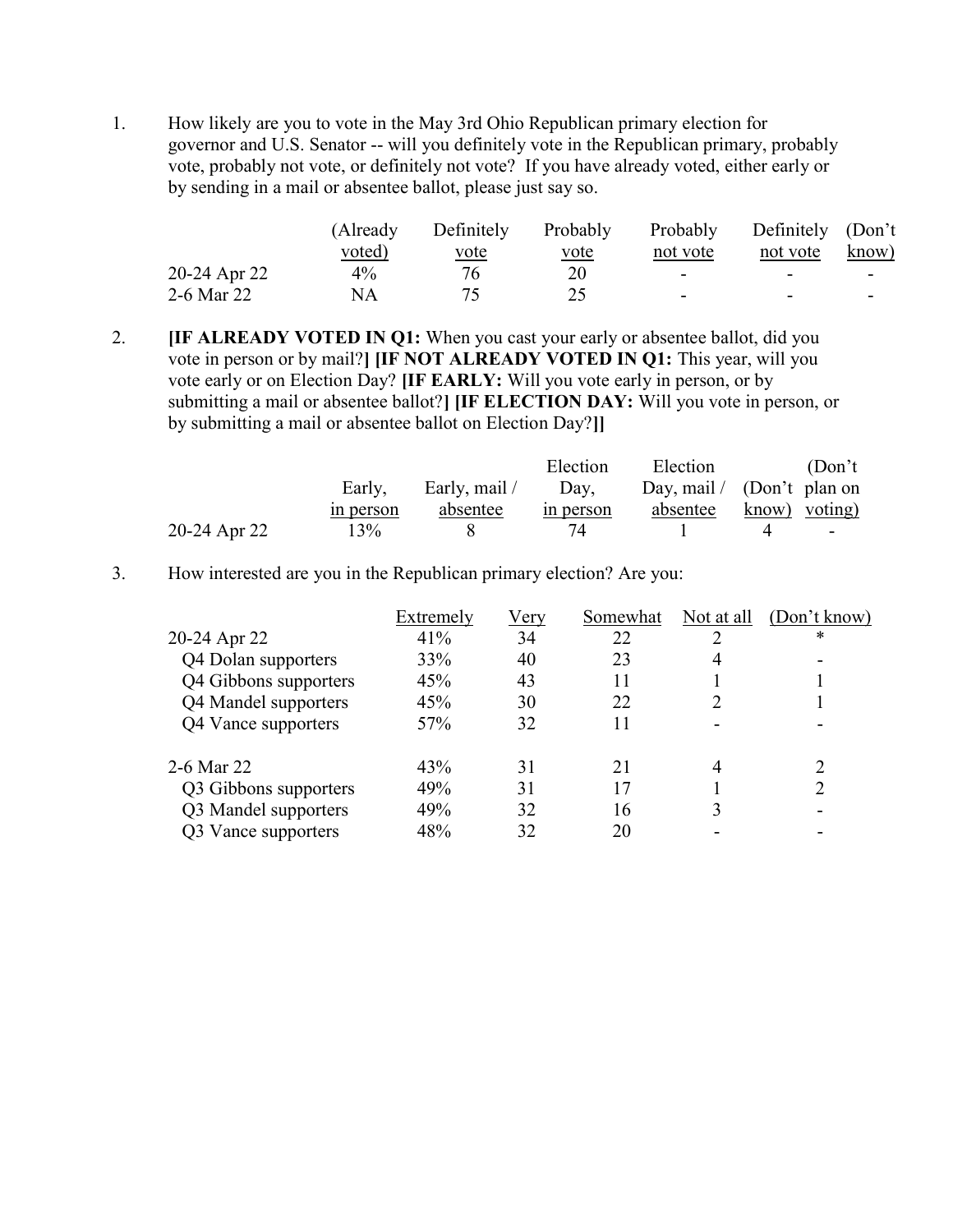4. **IF ALREADY VOTED:** When you cast your early or absentee ballot, who did you vote for in the election for U.S. Senator?] [IF NOT ALREADY VOTED: If the Ohio Republican primary election for U.S. Senator were held today, who would you vote for if the candidates were: [IF NOT SURE: Well, if you had to decide today, which one would you choose?]] [RANDOMIZE]

|                 | <u>20-24 Apr 22 2-6 Mar 22</u> |                             |
|-----------------|--------------------------------|-----------------------------|
| J.D. Vance      | 23%                            | 11%                         |
| Josh Mandel     | 18                             | 20                          |
| Mike Gibbons    | 13                             | 22                          |
| Matt Dolan      | 11                             |                             |
| Jane Timken     | 6                              | 9                           |
| Neil Patel      |                                | $\mathcal{D}_{\mathcal{L}}$ |
| Mark Pukita     |                                |                             |
| (Other)         | *                              | $\ast$                      |
| (Wouldn't vote) |                                | 4                           |
| (Don't know)    | 25                             | 24                          |

## [SKIP IF OTHER, WOULDN'T VOTE, OR DON'T KNOW IN Q4, ±3.5%] [SKIP AND CODE AS CERTAIN IF ALREADY VOTED]

5. Are you certain to support that candidate, or is there a chance you may change your mind?

|                            | Certain to support | May change mind | (Don't know) |
|----------------------------|--------------------|-----------------|--------------|
| 20-24 Apr 22               | 47%                | 51              |              |
| <b>Q4 Dolan supporters</b> | 55%                | 43              |              |
| Q4 Gibbons supporters      | 47%                | 52              |              |
| Q4 Mandel supporters       | 41%                | 53              | 6            |
| Q4 Vance supporters        | 50%                | 47              |              |
| 2-6 Mar 22                 | 34%                | 62              | 4            |
| Q3 Gibbons supporters      | 35%                | 62              | 3            |
| Q3 Mandel supporters       | 32%                | 64              | 4            |
| Q3 Vance supporters        | 31%                | 66              |              |

6. **IF ALREADY VOTED:** When you cast your early or absentee ballot, who did you vote for in the election for governor?] [IF NOT ALREADY VOTED: If the Republican primary election for governor were held today, who would you vote for if the candidates were: **IF NOT SURE:** Well, if you had to decide today, which one would you choose? [RANDOMIZE]

|                 | 20-24 Apr 22 2-6 Mar 22 |        |
|-----------------|-------------------------|--------|
| Mike DeWine     | 43%                     | 50%    |
| Jim Renacci     | 24                      | 18     |
| Joe Blystone    | 19                      | 21     |
| (Other)         |                         | $\ast$ |
| (Wouldn't vote) |                         |        |
| (Don't know)    | 12                      | l ()   |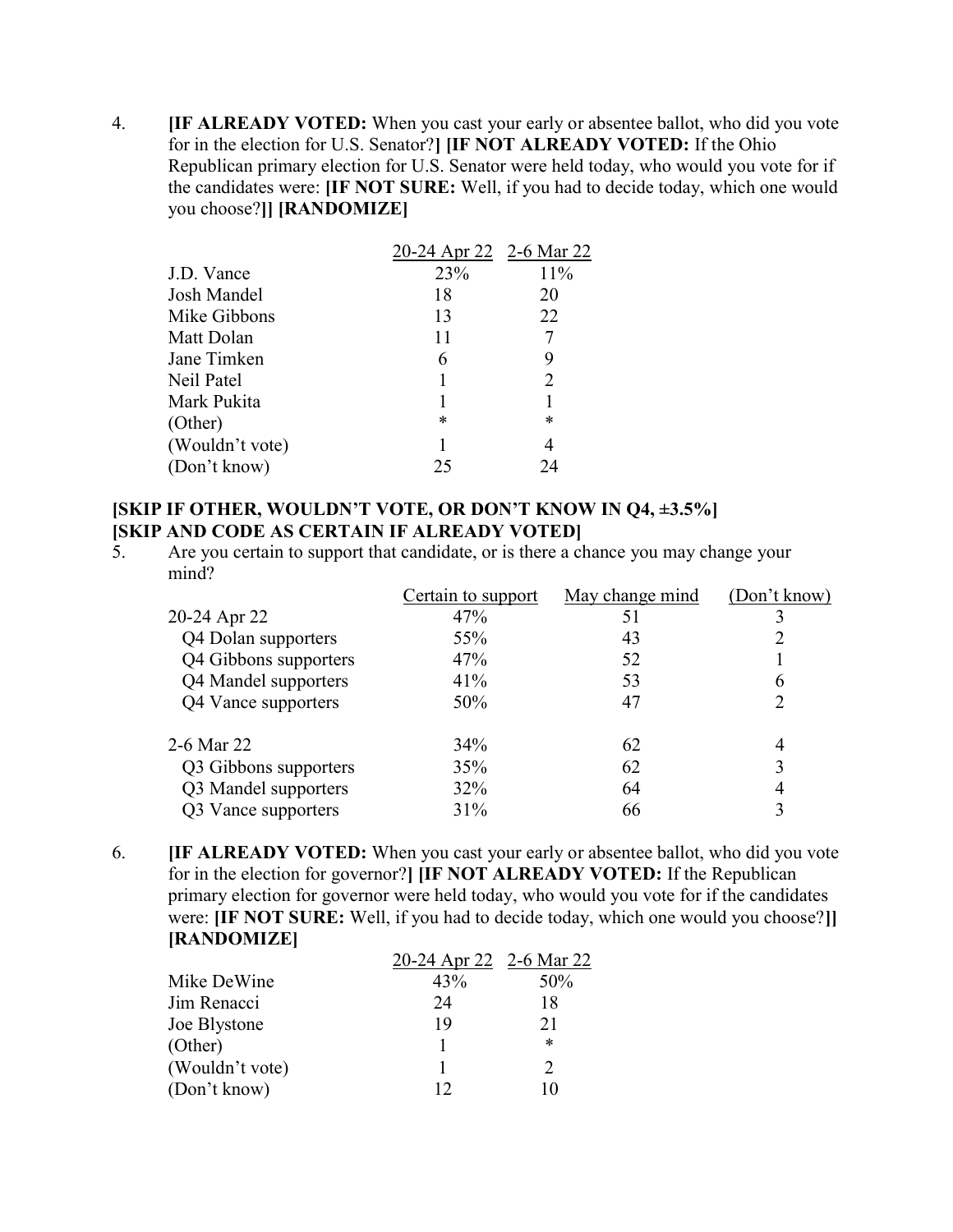## [SKIP IF OTHER, WOULDN'T VOTE, OR DON'T KNOW IN Q6, ±3.5%] [SKIP AND CODE AS CERTAIN IF ALREADY VOTED]

7. Are you certain to support that candidate, or is there a chance you may change your mind?

|                        | Certain to support | May change mind | (Don't know) |
|------------------------|--------------------|-----------------|--------------|
| 20-24 Apr 22           | 67%                | 31              |              |
| Q6 DeWine supporters   | 70%                | 28              |              |
| Q6 Blystone supporters | 63%                | 34              | 4            |
| Q6 Renacci supporters  | 64%                | 36              |              |
| 2-6 Mar 22             | 58%                | 40              |              |
| Q5 DeWine supporters   | 60%                | 36              | 4            |
| Q5 Blystone supporters | 62%                | 36              | ာ            |
| Q5 Renacci supporters  | 45%                | 54              |              |

8.-9. In deciding your vote in the Republican primary for U.S. Senate, please tell me whether each of the following [IF ALREADY VOTED: was / IF NOT ALREADY VOTED: is] extremely important, very, somewhat, or not at all important -- how important [IF ALREADY VOTED: was / IF NOT ALREADY VOTED: is] it that the candidate... [RANDOMIZE]

|                          | Extremely | Very | Somewhat | Not at all | (Don't know) |
|--------------------------|-----------|------|----------|------------|--------------|
| Can win against the      |           |      |          |            |              |
| Democrat in              |           |      |          |            |              |
| November?                | 50%       | 30   |          |            |              |
| Is a strong supporter of |           |      |          |            |              |
| Donald Trump?            | 27%       |      | 74       |            |              |

For reference (conducted March 2-6, 2022): In deciding your vote in the Republican primary for U.S. Senate, please tell me whether each of the following is extremely important, very, somewhat, or not at all important -- how important is it that the candidate shares your views on …[RANDOMIZE]

|                                  | Extremely | Very | Somewhat | Not at all | (Don't know) |
|----------------------------------|-----------|------|----------|------------|--------------|
| Economic issues, like inflation, |           |      |          |            |              |
| spending, and taxes?             | 56%       | 37   |          |            | *            |
| Immigration and border           |           |      |          |            |              |
| security?                        | 49%       | 33   | 14       |            |              |
| Social issues, like abortion,    |           |      |          |            |              |
| school curriculum, and           |           |      |          |            |              |
| transgender issues?              | 35%       |      |          |            |              |
| COVID-19 policies, like mask     |           |      |          |            |              |
| and vaccine mandates?            | 29%       |      |          |            |              |
|                                  |           |      |          |            |              |